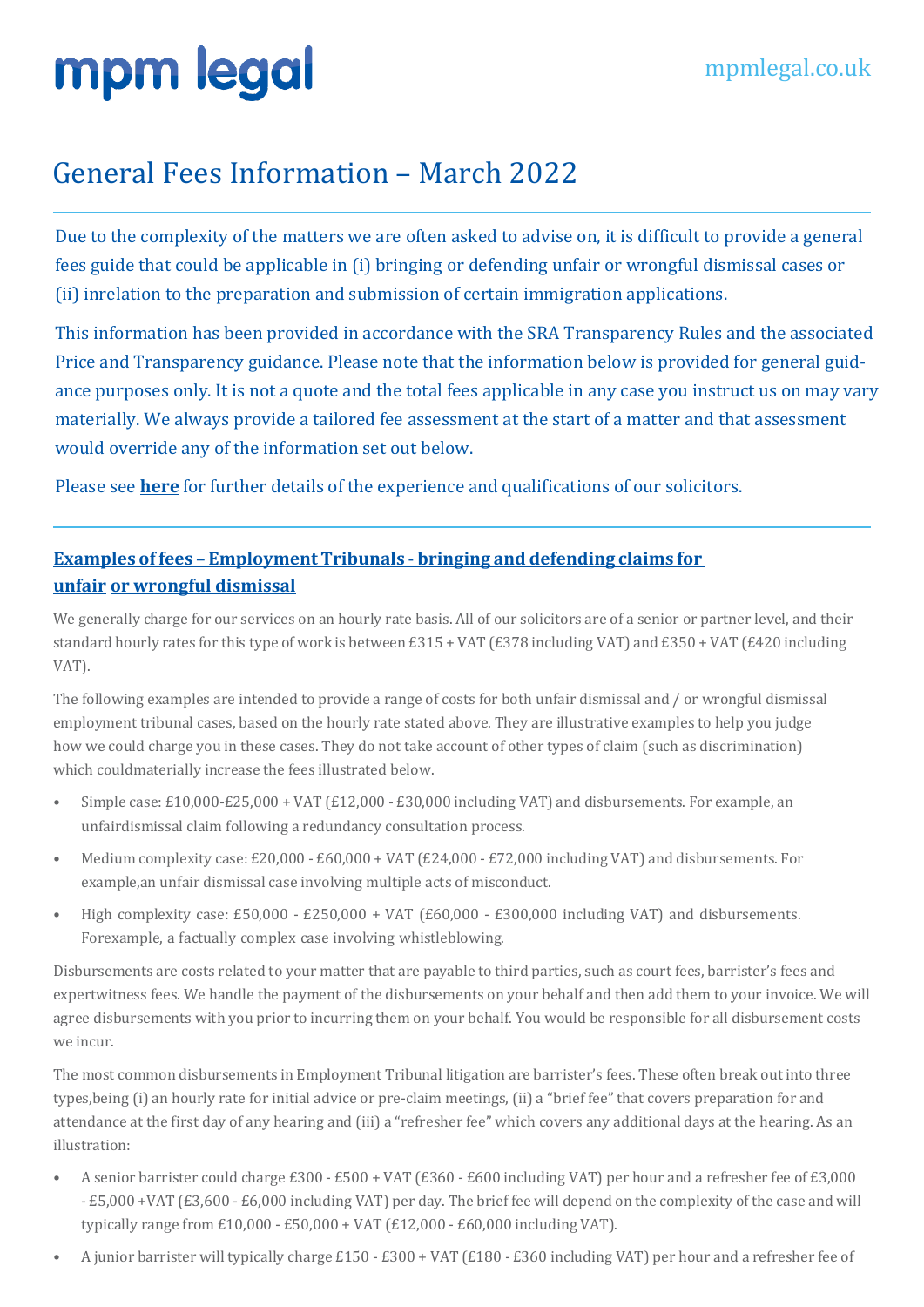£1,000 - £2,000 + VAT (£1,200 - £2,400 including VAT) per day. The brief fee will depend on the complexity of the case andwill typically range from  $E5,000 - E25,000 + VAT$  (£6,000 - £30,000 including VAT).

You may have other funding options available, such as cover under an insurance policy and you should check that prior to incurring any fees with us.

#### Key Stages

Managing an Employment Tribunal claim usually involves a number of different stages. We would usually expect to includethe following within the fee examples set out above:

- Taking your initial instructions, reviewing the papers and advising you on merits and likely compensation (this is likelyto be revisited throughout the matter and subject to change).
- Entering into pre-claim conciliation where this is mandatory to explore whether a settlement can be reached.
- Reviewing and advising on the claim (and drafting the claim when acting for an employee).
- Reviewing and advising on the response to the claim (and drafting the response when acting for an employer).
- Exploring settlement and negotiating settlement throughout the process.
- Managing the claimant's likely losses.
- Preparing for and attending a Preliminary Hearing to resolve any initial issues in relation to the claim.
- Reviewing potentially relevant documents and exchanging documents that need to be disclosed with the other party.
- Reviewing the documents disclosed by the other party.
- Preparing witness statements and reviewing/advising on the witness statements provided by the other side and anywitnesses they have called.
- Agreeing and preparing the bundle of documents to be used at the final hearing. Agreeing a list of issues, a chronologyand/or cast list.
- Agreeing a list of issues, a chronology and/or cast list.
- Preparation and attendance at final hearing, including instructions to the barrister who will represent you at that hearing.
- If some of the stages above are not required, the fees could be lower than the estimated fees above.

#### **Factors to Consider**

The costs of bringing or defending an unfair or wrongful dismissal claim will vary depending on the details of the claim andthe level of complexity. Factors that may make a case more complex/costly include:

- If it is necessary to make or defend applications to amend claims or defence or to provide further information about anexisting claim or defence.
- Defending claims where the person bringing the claim does not have a lawyer representing them.
- Making an application against the person bringing the claim that they pay some of your legal fees.
- Defending an application from the person bringing the claim that you pay some of their legal fees.
- Complex preliminary issues such as the employment status of the person bringing the claim (if this is not agreed bythe parties).
- The number of witnesses and documents.
- If the claim involves an alleged automatic unfair dismissal claim e.g. if the individual has been dismissed for legitimatetrade union activity or whistle blowing.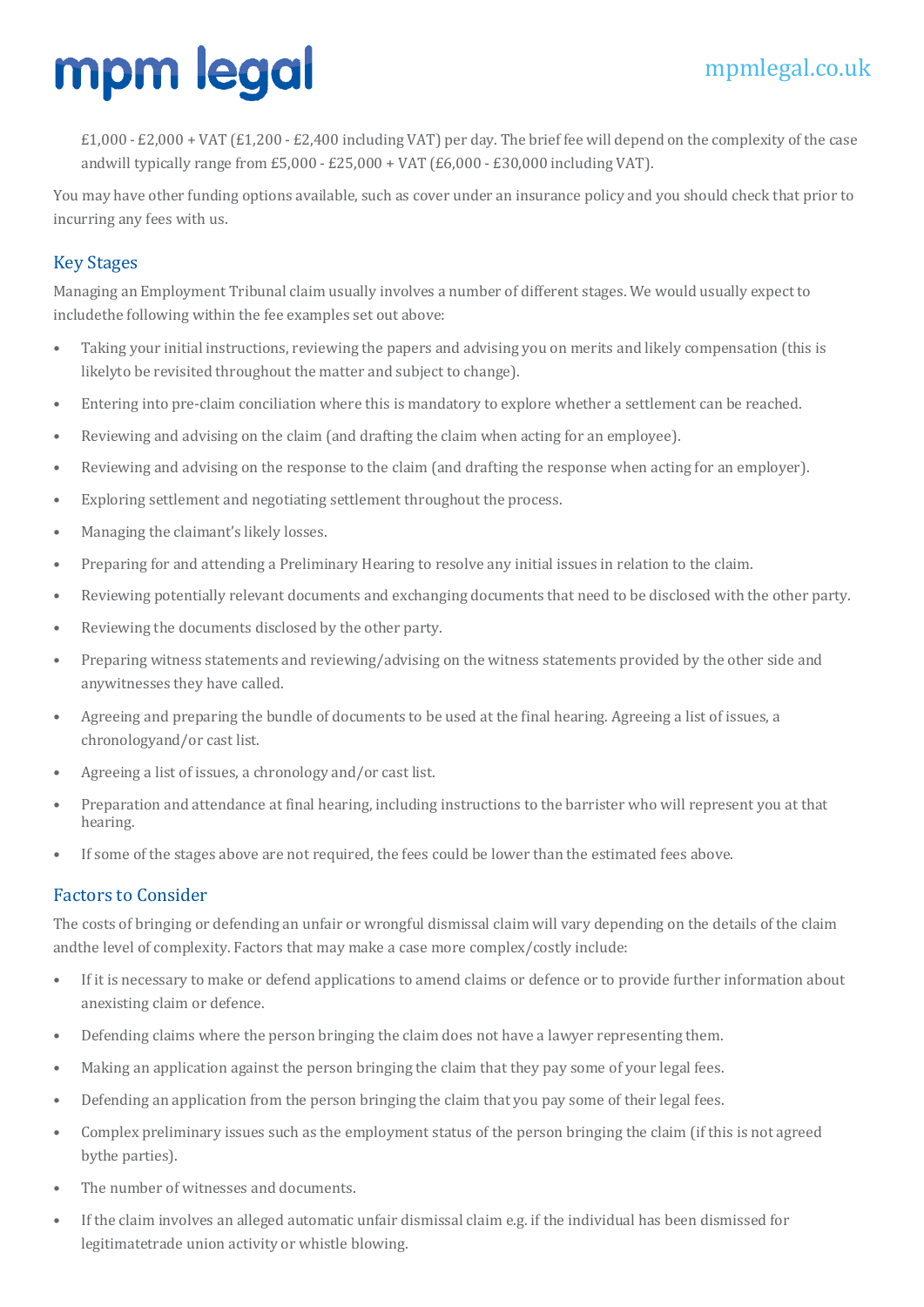#### How long will my matter take?

The time that it takes from taking your initial instructions to the final resolution of your matter depends largely on the stage atwhich your case is resolved. If a settlement is reached during pre-claim conciliation, your case could take two to six weeks.

If your claim proceeds to a Final Hearing, your case could take six to twelve months. This is just an estimate and we will of course be able to give you a more accurate timescale once we have more information and as the matter progresses.

#### **Examples offees – Preparation and submission of certain immigration applications**

Our immigration services for individuals are limited to Skilled worker and Intra-company visas (applications for initial entry and extensions) and settlement (indefinite leave to remain) applications.

#### Application for entry clearance under Tier 2

For leave to enter as a Skilled Worker or Intra-Company transfer we prefer to work on a fixed fee basis of  $E2,500 + VAT$ (£3,000 including VAT) for the main visa applicant. This applies to first time entry clearance, extensions and change of employment applications. Dependent visa applications are set out in the table below. In rare circumstances, if the case is particularly complex, fees may exceed this fixed fee, in which case we will discuss this with you at the start of the matter.

This includes:

- Discussing the circumstances in detail with you and where appropriate, your employer;
- Exploring whether this is the most appropriate application for you to make and what other options maybe available to you;
- Checking and advising on whether you and the role for which you are being sponsored meet the criteriaunder the Immigration Rules (such as level of role and salary);
- Assisting you on gathering the supporting documents that you are required to submit and advising you on the process ata visa processing centre or using the identity app;
- Preparing the visa application and submitting it on your behalf;
- Advising on any further steps you need to take (for example collection of the Biometric Residence Permit on arrival in theUK and registering with the Police).

#### The costs quoted here do not include:

- Any Home Office fees for making the application. These fees are payable to the Home Office directly as part of theapplication process.
- Where the Home Office refuses your application, advice and assistance in relation to any appeal.

#### How long will the application take?

We cannot guarantee how long the Home Office will take to process your application. Read the current processing times. Wewill advise you on the options you can take to speed up the visa application process.

Subject to the employer having complied with the steps it is required to take (eg: the resident labour market test where applicable, and assigning a certificate of sponsorship) we will normally be able to submit this type of application within 3weeks of being instructed, but that will depend on how quickly you can gather the information you need and how quicklyyou respond to our enquiries.

#### Application for indefinite leave to remain (settlement)

Our standard hourly rate for this type of work is £350 + VAT (£420 including VAT) and on average an application for ILR takesbetween 6 and 8 hours which means that our fees (excluding disbursements payable to the Home Office) will be £2,100